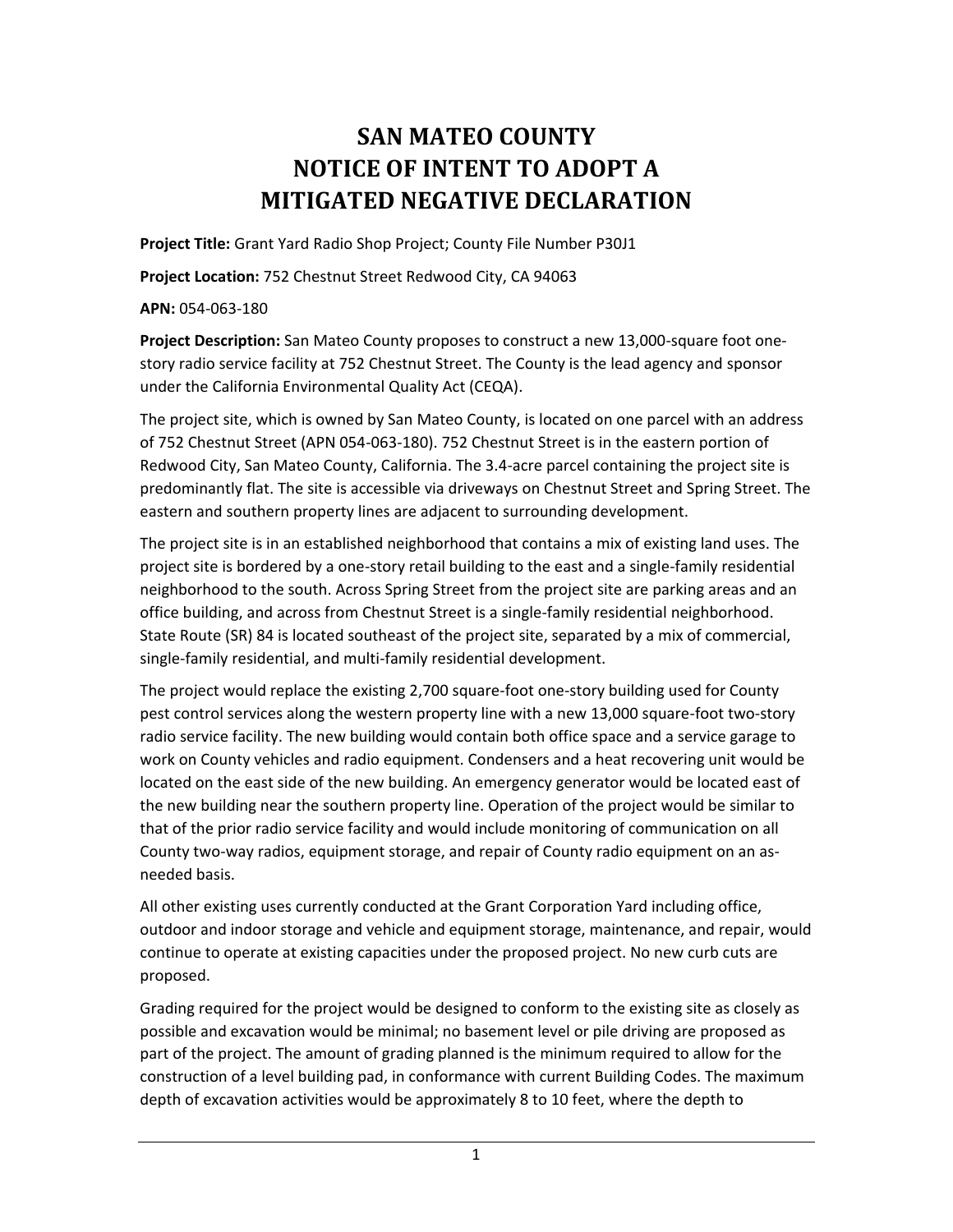groundwater is approximately 13 to 15 feet below ground surface (bgs). The entire volume of material to be excavated would primarily be exported off-site. No significant import or export of soil or engineered fill material is anticipated.

No trees would be removed. Some weedy ground cover would be removed to accommodate construction of the new radio service building. New drainage infrastructure is proposed with the intention of maintaining the existing flows and direction of stormwater runoff. The project would include new landscaping with recycled wood chips in all newly landscaped areas.

**The public review period for the respective proposed Mitigated Negative Declaration based on the Initial Study for the Grant Yard Radio Shop will begin on Monday March 1, 2021, and end on Tuesday March 30, 2021.** You are encouraged to submit written comments regarding the proposed Mitigated Negative Declaration. You may do so by submitting written comments to the County prior to the end of the review period. Copies of the plans, environmental document, and technical appendices prepared for the project are available for review at the following website: [https://planning.smcgov.org/ceqa-docs.](https://planning.smcgov.org/ceqa-docs) Written comments may be submitted to King Leong, Capital Project Manager II at [kleong1@smcgov.org.](mailto:kleong1@smcgov.org)